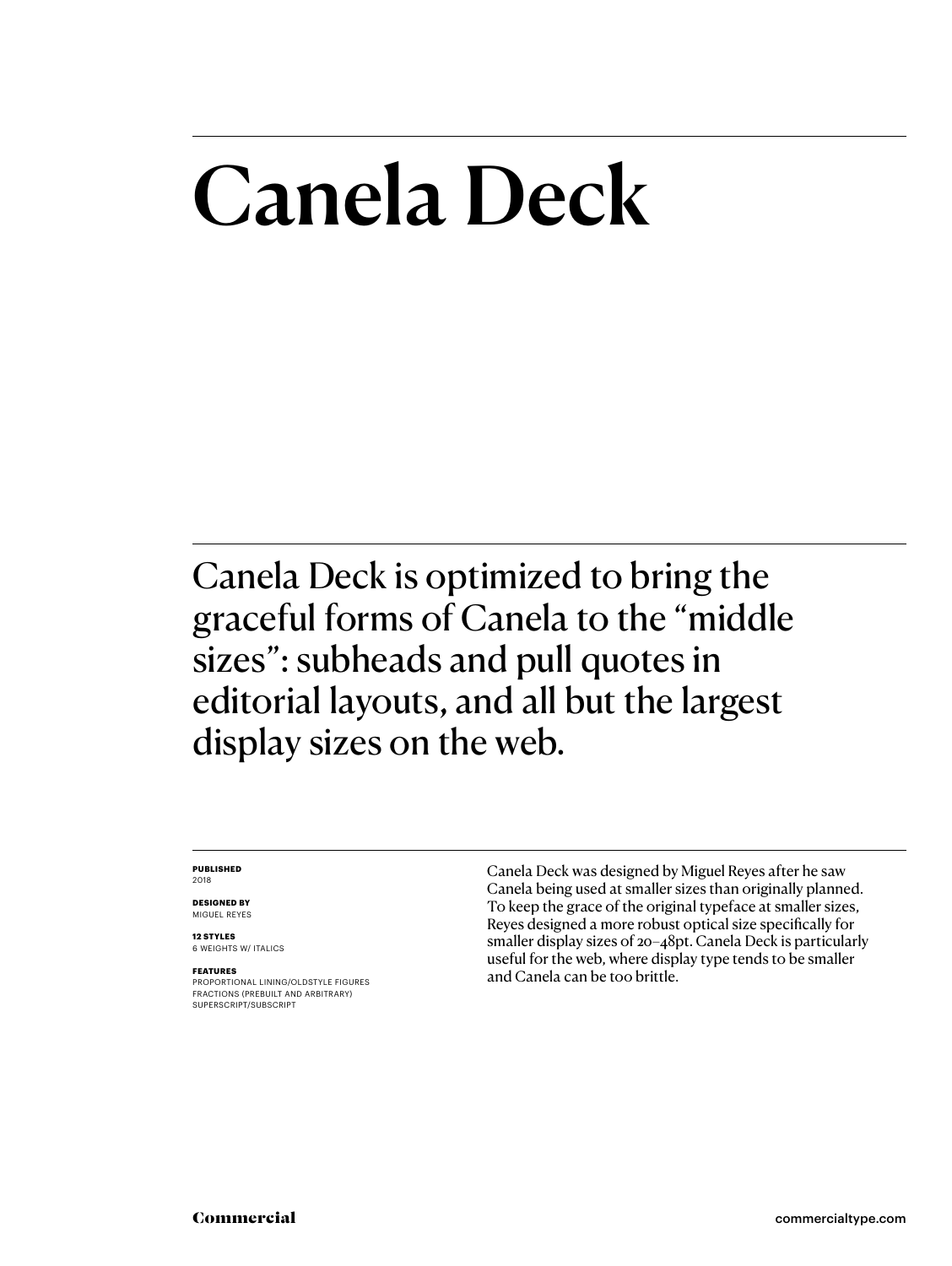Canela Deck Thin *Canela Deck Thin Italic* Canela Deck Light *Canela Deck Light Italic* Canela Deck Regular *Canela Deck Regular Italic* Canela Deck Medium *Canela Deck Medium Italic* **Canela Deck Bold** *Canela Deck Bold Italic* Canela Deck Black *Canela Deck Black Italic*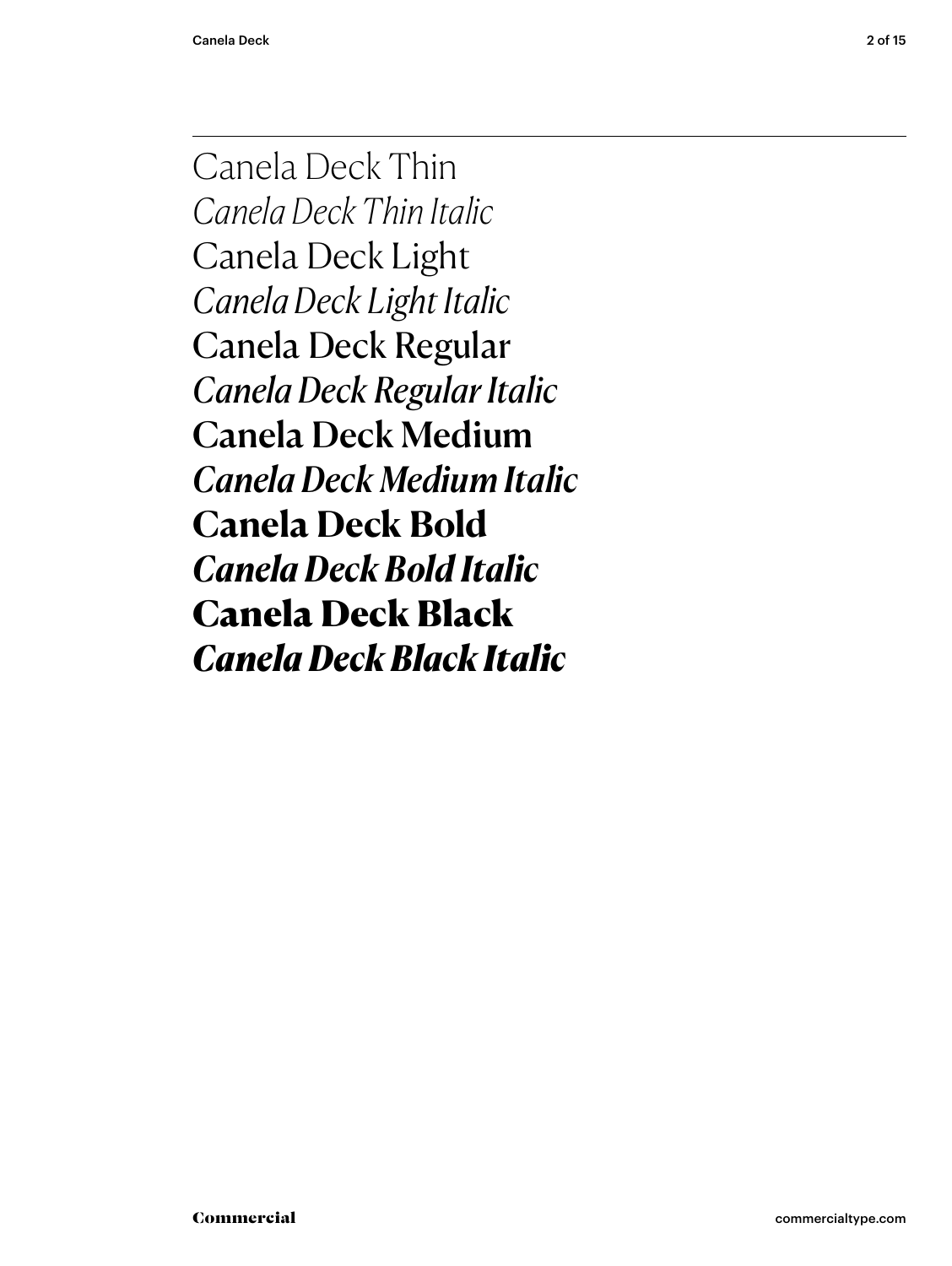### **RECOMMENDED MINIMUM & MAXIMUM SIZES**

| CANELA TEXT, 8-18 PT | THE ENGLISH EAST INDIA COMPANY was established in 1600 and granted the Royal Charter |
|----------------------|--------------------------------------------------------------------------------------|
|                      | by Queen Elizabeth I. These first several voyages which they                         |
|                      | had fitted out for India, centred mainly around silks                                |
|                      | cotton, rum, and opium. In 1604 they banded                                          |

CANELA DECK, 18 – 40 PT

### Through the enmities of new competitors Several mishaps befell this crew During a new voyage

CANELA, 40 PT+

# Economy wor Repainting  $\Gamma$ AFTER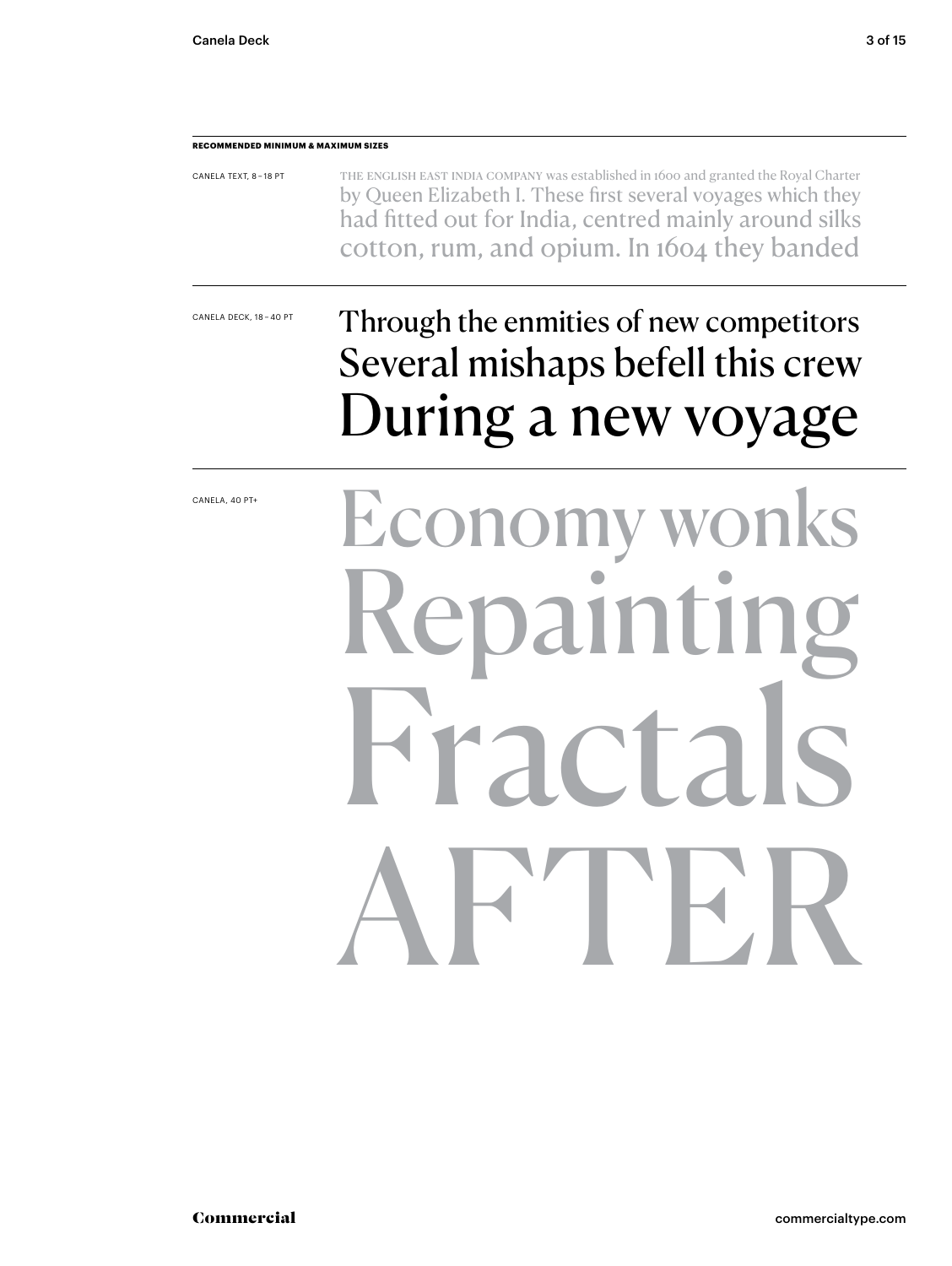Returns to a simpler style CARAMELIZED LEEKS High Performance Fabric ANELA DECK THIN, 40 PT

*Einer Größe von 7,974 hektar KJÖLFARIÐ ÁTTI FÉLAGIÐ Sustainably-sourced product*

CANELA DECK THIN ITALIC, 40 PT

Omkring 14 370 anställda IL-GŻIRA TA' KALIPSO Főváros törvényhatósági

CANELA DECK LIGHT, 40 PT [PROPORTIONAL OLDSTYLE FIGURES]

*Experts in International Art ALL-NATURAL SKIN GELS Bölgesinden daha değişiktir*

CANELA DECK LIGHT ITALIC, 40 PT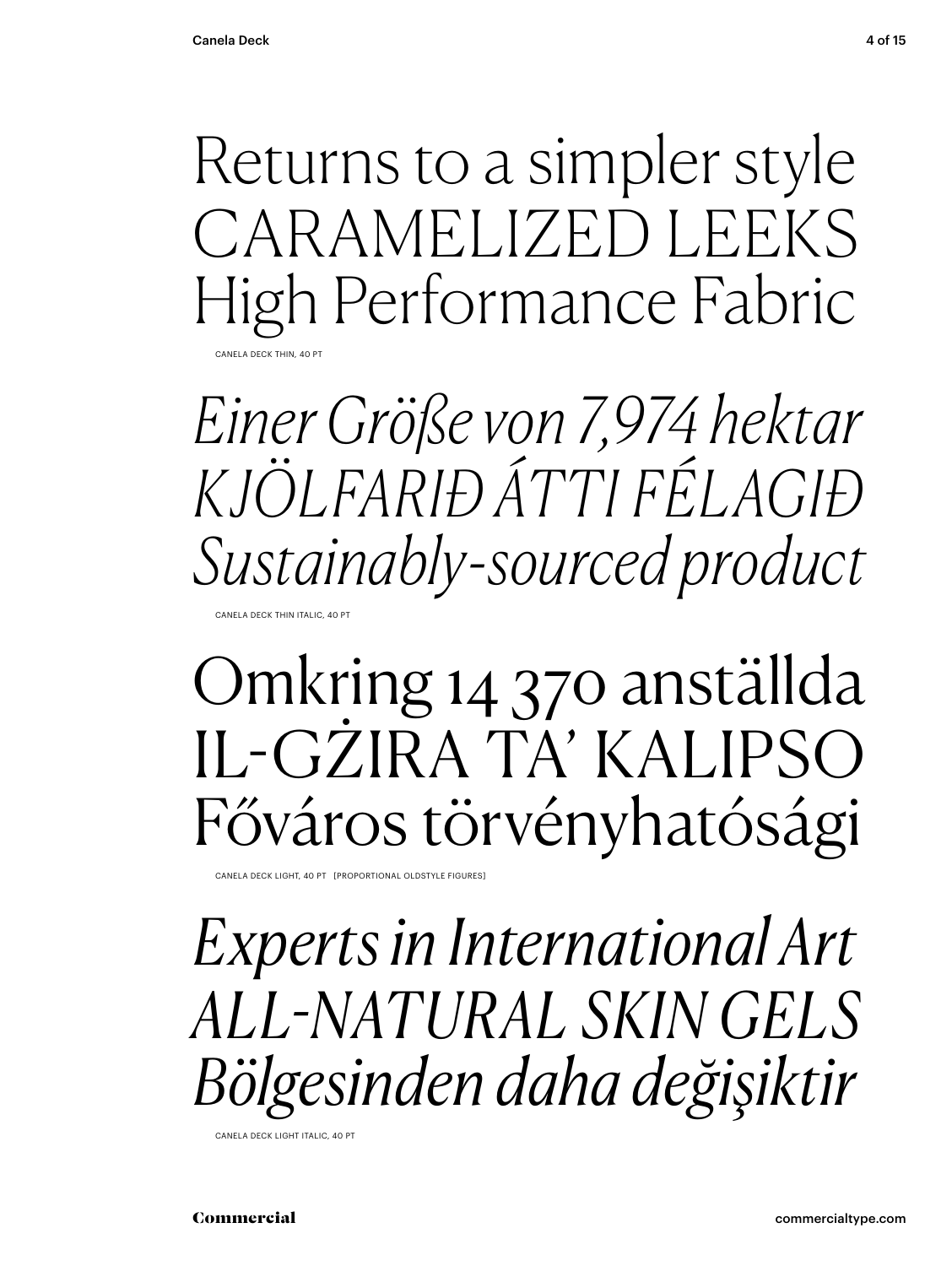### Decoração de interiores RENEWABLE ENERGY Vast countryside retreat

CANELA DECK REGULAR, 40 P

*71 000 œuvres numérisées MIDCENTURY STUNNER 102 Creative Pasta Recipes* 

CANELA DECK REGULAR ITALIC, 40 PT

## Câștigând campionatul NÆSTSTØRSTI BÝUR 4,374 píšťalami největší

CANELA DECK MEDIUM, 40 PT

### *Un'opera d'arte mai finita POMNIKAMI PRZYRODY Organizationally flexural*

CANELA DECK MEDIUM ITALIC, 40 PT [ALTERNATE f]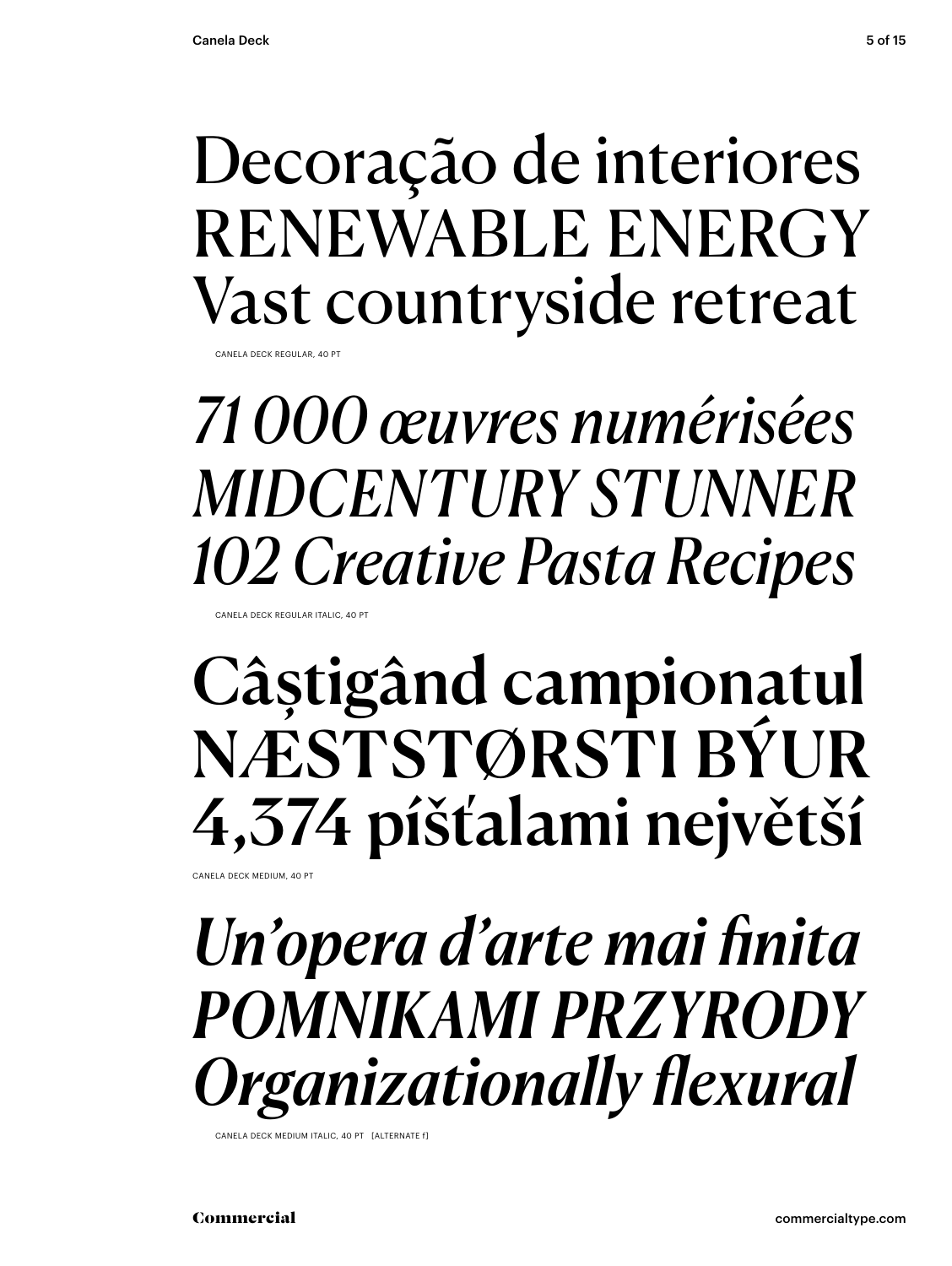## **4 major tectonic shifts LA UNIÓ DINÀSTICA Medelis kultivuojamas**

CANELA DECK BOLD, 40 PT

## *8 europäischen Gemälde NARRATIVE QUALITIES Prized Bonsai Exhibitors*

CANELA DECK BOLD ITALIC, 40 PT [ALTERNATE x z]

### Carattere intelligente ETHICAL DILEMMA Experimental theatre

CANELA DECK BLACK, 40 PT

## *Òkrãtów wpłëwającëch TROIS FOIS FINALISTE Sebagian besar wilayah*

CANELA DECK BLACK ITALIC, 40 PT [ALTERNATE k w y]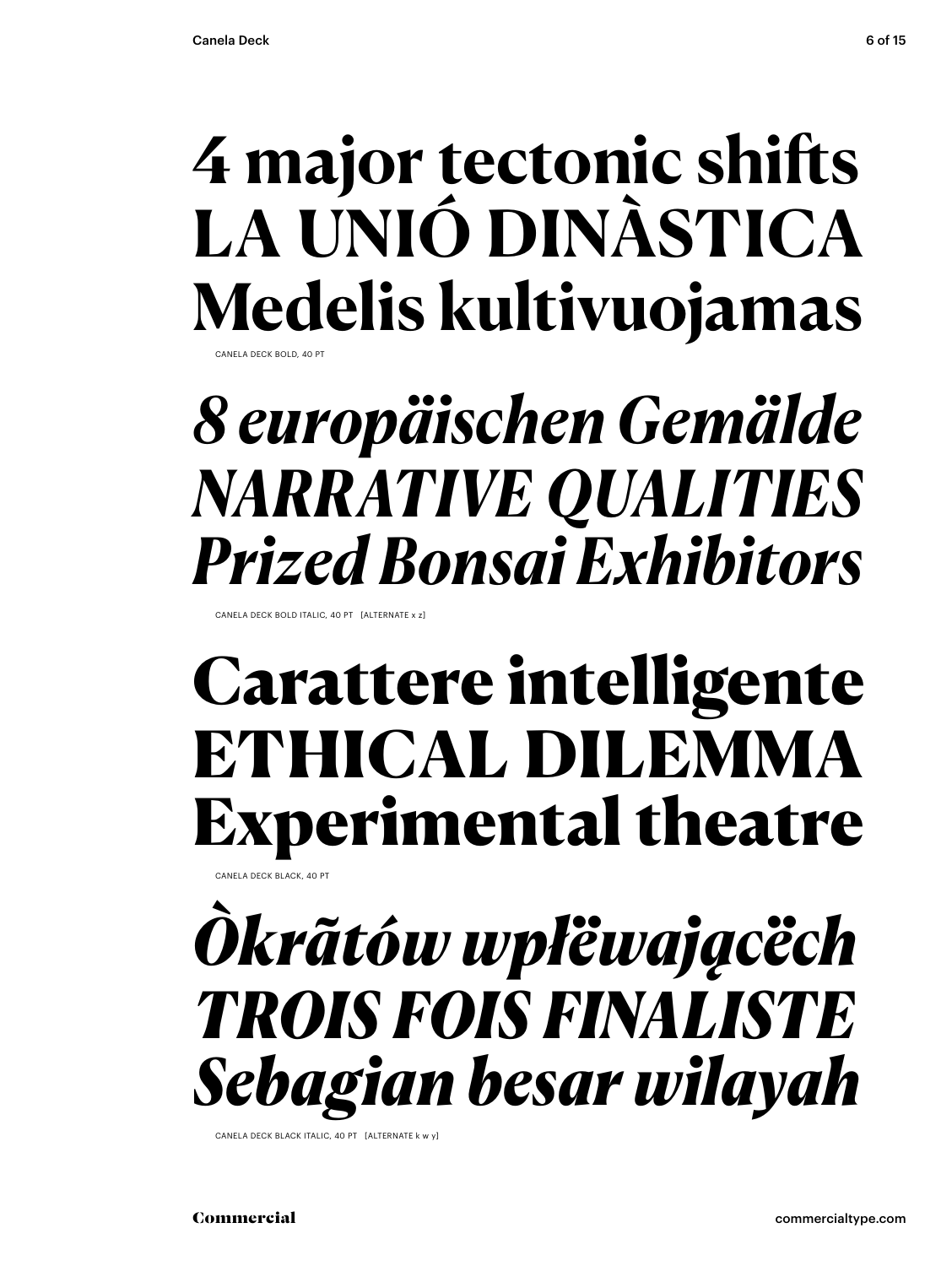MINGGUAN UNTUK PEMELIHARAAN By 2007 they had it all revised & reprinted *MÉLANGE OF WINE, OIL, CEREAL & FRUIT Considered the 'most haunted place in the world'*

CANELA DECK THIN, THIN ITALIC, 24 PT

OLÈHÉ YASA WIWIT ING TAUN 2005 Challenging all notions of representation *TRES TERRITORIOS DE ALTA CALIFORNIA Their daily circulation topped 2,364,579 copies*

CANELA DECK LIGHT, LIGHT ITALIC, 24 PT [OLDSTYLE F

THE 5 MAJOR ARTISTIC ADVANCES Expansive panoramas of this bygone era *DE BONSAITRADITIE KENT ECHTER EEN Tenía una población de 17.643.128 habitantes*

CANELA DECK REGULAR, REGULAR ITALIC, 24 PT [OLDSTYLE FIGURES, ALTERNATE 2 3 4

APSKATEI PILS VIRTUVJU PRIEKŠĀ The final draft of Eigtved's master plan *ROYAL CASTLE OF WESTERN DWELANĄ Listi yfir þátttökuþjóðir ásamt viðkomandi*

CANELA DECK MEDIUM, MEDIUM ITALIC, 24 PT [ALTERNATE k y]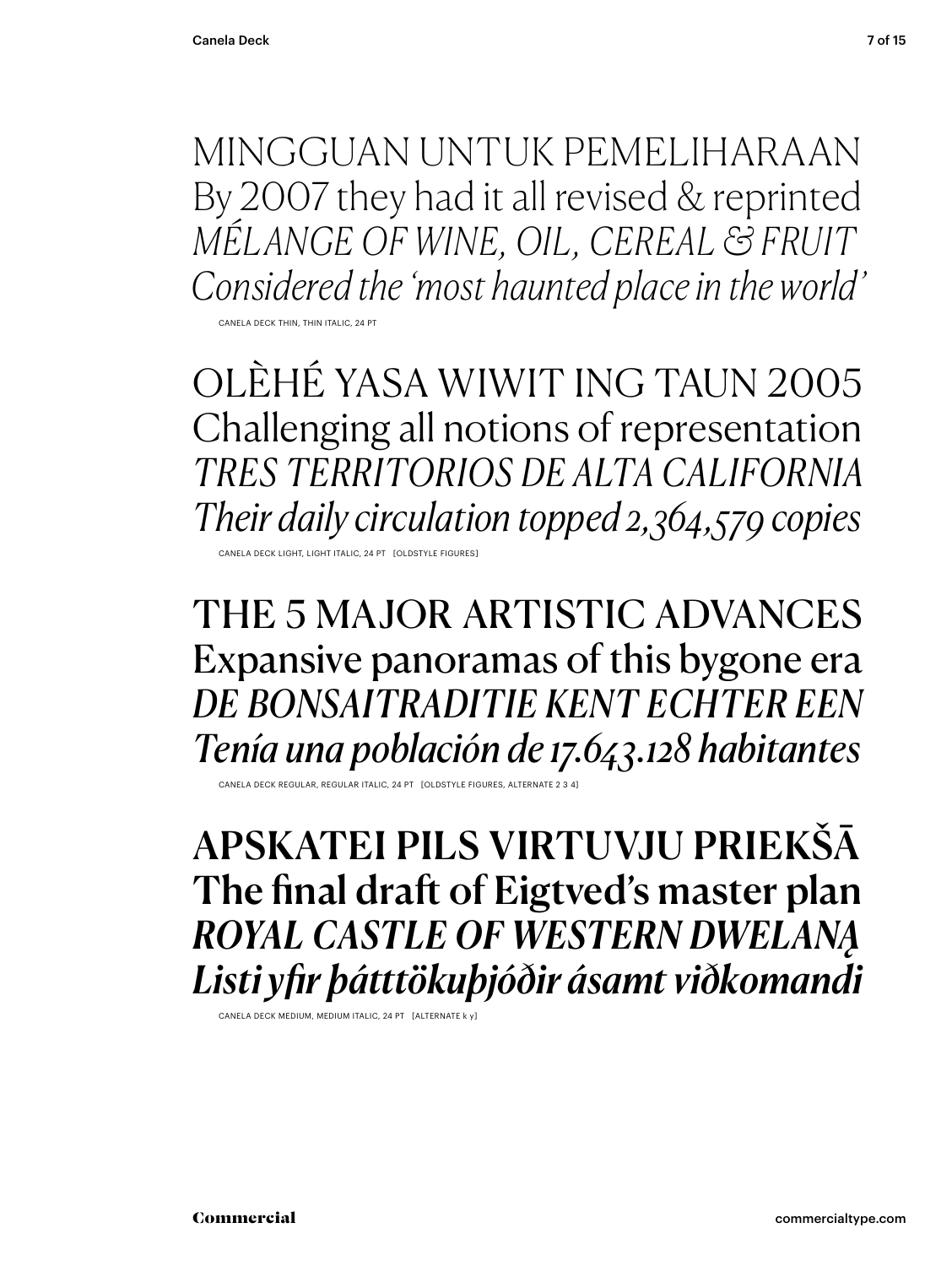### **THE MID-ATLANTIC NORTHEAST Zbog svog iznimno dobrog njuha, ovi** *AUGUSTA NATIONAL'S OPENER IN 2016 Son famosa por la producción de té y café*

CANELA DECK BOLD, BOLD ITALIC, 24 PT

### LEAD CLINICAL PSYCHIATRISTS During the Bundesliga's 18th season *LE PRINCIPALI CARATTERISTICHE DI The harbinger of the earlier Bronze Age*

CANELA DECK BLACK, BLACK ITALIC, 24 PT [ALTERNATE f z]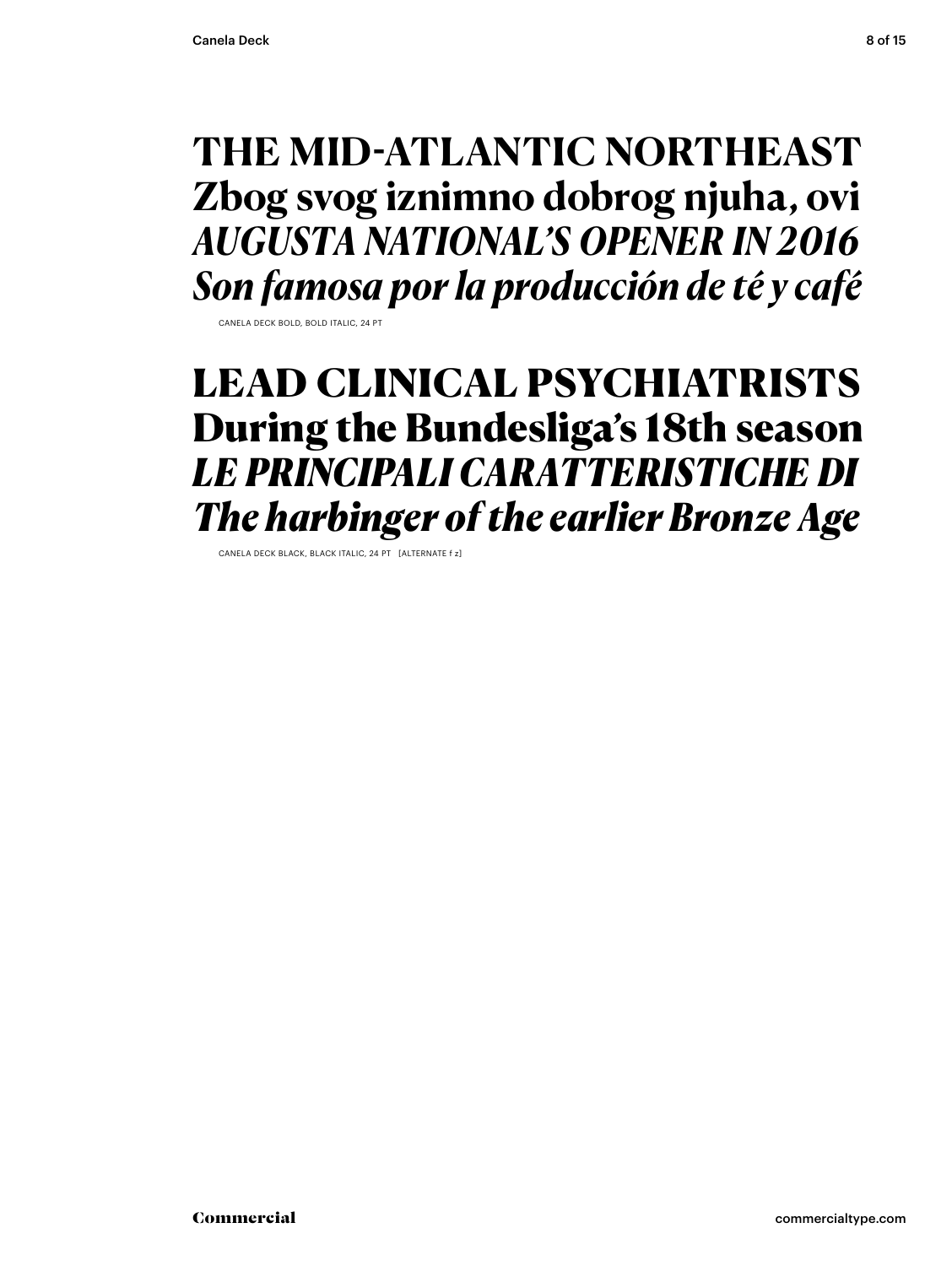### Aromatische druiven CANELA DECK THIN, 48 PT Champions of 2007 CANELA DECK LIGHT, 48 PT Mânați de condițiile CANELA DECK REGULAR, 48 PT ense coastal zone CANELA DECK MEDIUM, 48 PT **Kepulauan Pelagia** CANELA DECK BOLD, 48 PT Era of Radical Art

CANELA DECK BLACK, 48 PT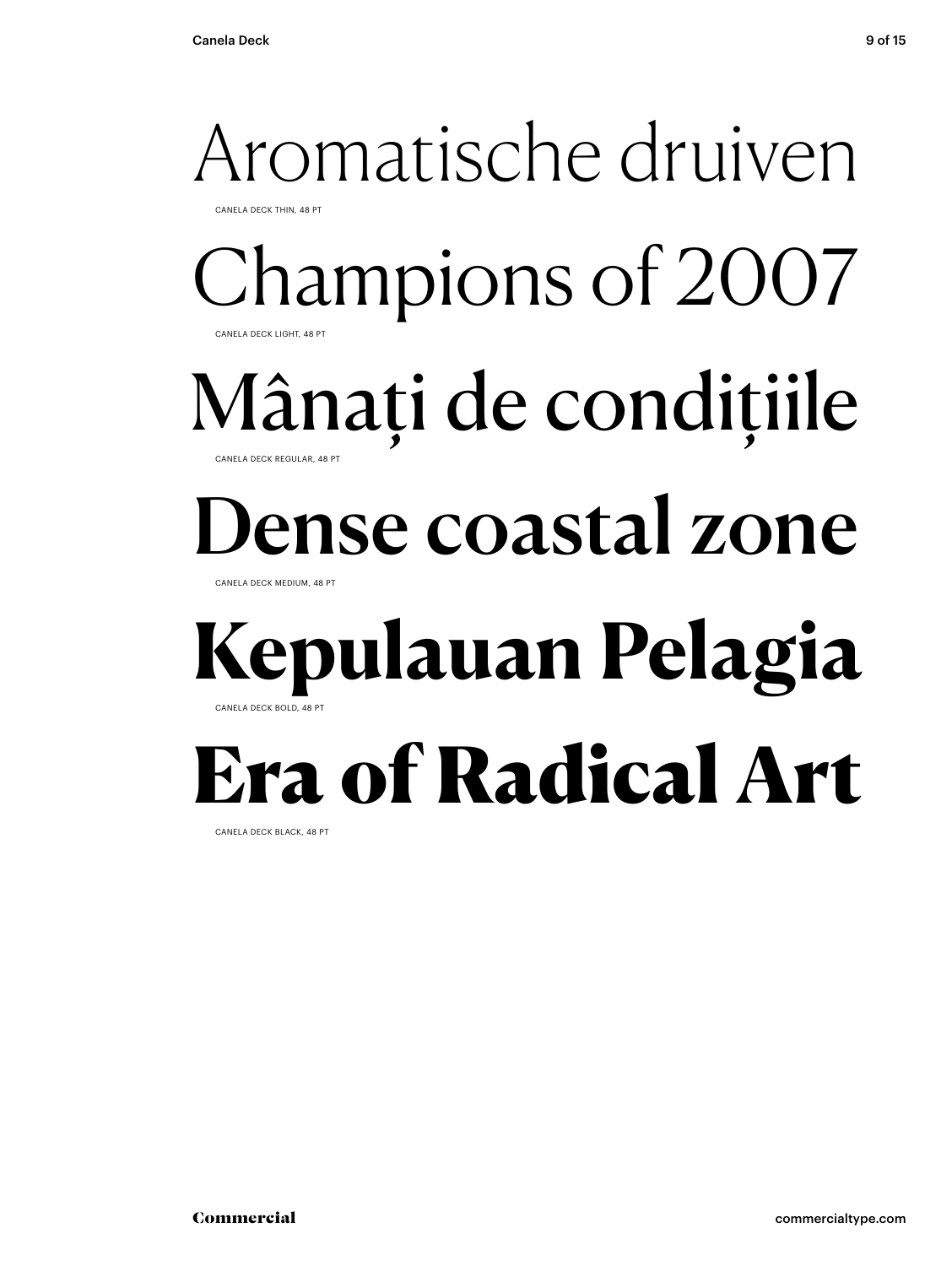

*Před sjednocením Itálie*

AUSTIN NEWS DECK ITALIC, 48 PT

## *Extensive background*

CANELA DECK REGULAR ITALIC, 48 PT

### *Synchronized growth* CANELA DECK MEDIUM ITALIC, 48 PT

## *Veranstaltet jährlich*

CANELA DECK BOLD ITALIC, 48 PT

## *Influences nouvelles*

CANELA DECK BLACK ITALIC, 48 PT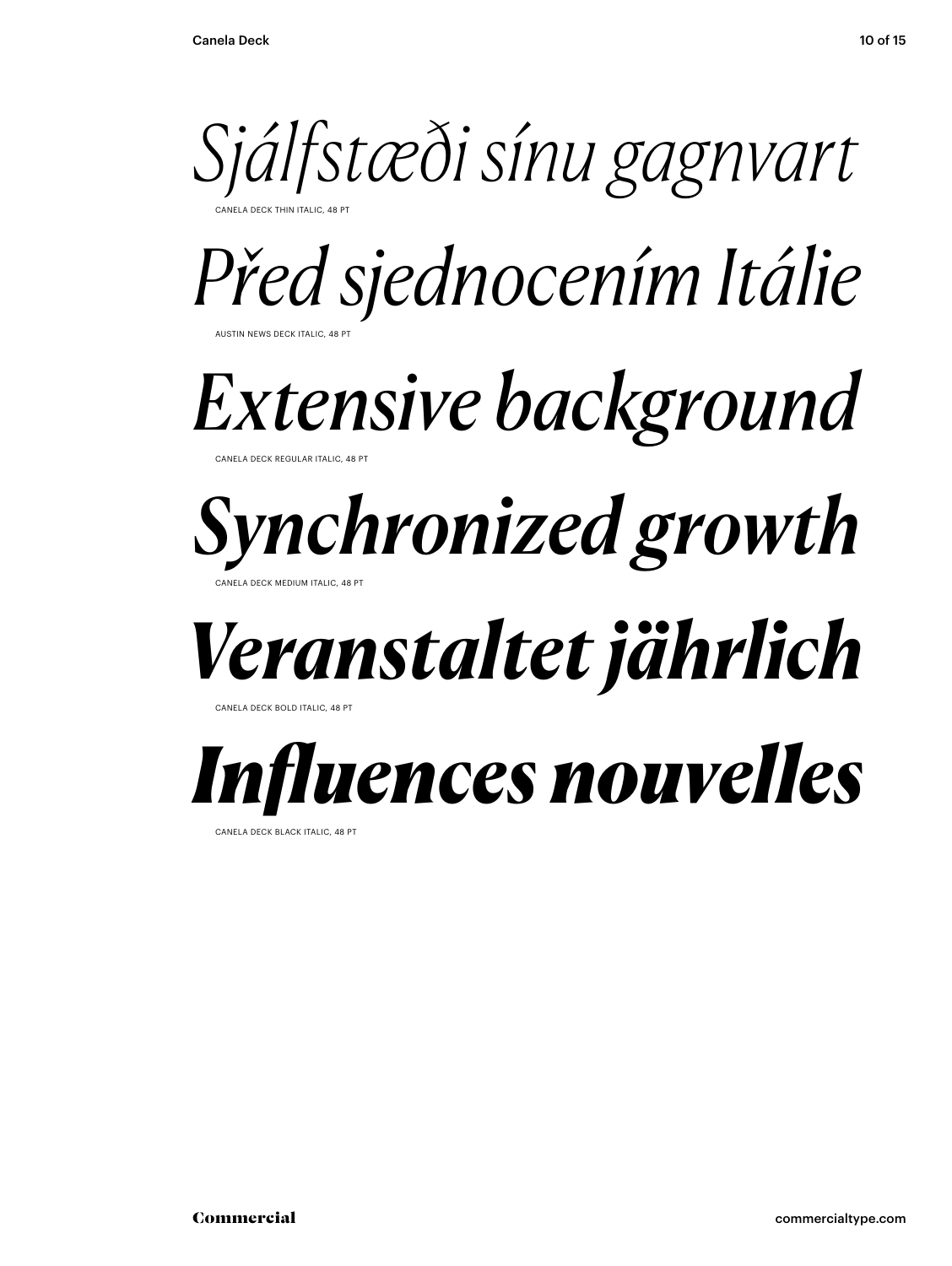| UPPERCASE                                    | ABCDEFGHIJKLMNOPQRSTUVWXYZ                                                                                                                                                                                           |  |
|----------------------------------------------|----------------------------------------------------------------------------------------------------------------------------------------------------------------------------------------------------------------------|--|
| LOWERCASE                                    | abcdefghijklmnopqrstuvwxyz                                                                                                                                                                                           |  |
| STANDARD PUNCTUATION                         | $\{1,2^2,:\;:\;\ldots\text{---}()$ $[$ $]\{ \} /  \setminus \&\textcircled{a^{*`````},$ , « » $\diamond$ $\}$ $\cdot$ $\mathbb{I}^{\dagger}$ $\updownarrow$ $\textcircled{p^{\circled{}}^{\mathbb{T}^{\mathbb{M}}}}$ |  |
| ALL CAP PUNCTUATION                          | $i\dot{\zeta}$ – – () $\left[\frac{1}{2}\right]$ $\left(\frac{1}{2}\right)$ $\left(\frac{1}{2}\right)$                                                                                                               |  |
| LIGATURES                                    | fb ff fh fi fi fk fl ft ffb ffh ffi ffj ffk ffl                                                                                                                                                                      |  |
| PROPORTIONAL LINING<br>default figures       | $$E\&Y1254567890$ $$f\%$ % $a\circ\#$ ° < + = - x $\div$ >                                                                                                                                                           |  |
| PROPORTIONAL OLDSTYLE                        | $1234567890 \leftrightarrow \pm \pm \times \pm \times$                                                                                                                                                               |  |
| PREBUILT FRACTIONS                           | $\frac{1}{2}$ $\frac{1}{3}$ $\frac{2}{3}$ $\frac{1}{4}$ $\frac{3}{4}$ $\frac{1}{8}$ $\frac{5}{8}$ $\frac{5}{8}$ $\frac{7}{8}$                                                                                        |  |
| <b>NUMERATORS &amp;</b><br>DENOMINATORS      | $\left \right. \left \right. \left \right.^{1254567890}\right\rangle _{1254567890}$                                                                                                                                  |  |
| <b>SUPERSCRIPT &amp;</b><br><b>SUBSCRIPT</b> | $\parallel$ 1234567890 $\parallel$ 1234567890                                                                                                                                                                        |  |
| STYLISTIC ALTERNATES                         | 234                                                                                                                                                                                                                  |  |
| <b>ACCENTED UPPERCASE</b>                    | ÁÂÀÄÅÃĂĀĄÅÆÆÇĆČĈÒĐÉÊÈËĔĖ<br>ĒĘĞĜĢĠĦĤĨĨĨĬĨĨĮĨĬĴĶŁĹĽĻĿÑŃŇŅŊÓ<br>ÔŎÖŎŐŐŌØŐŒŔŘŖŠŚŞŜŞÞŤŢŦŰÛÙÜ<br>ŬŰŪŲŮŨŴŴŴŴÝŶŶŸIJŽŹŻ                                                                                                      |  |
| ACCENTED LOWER CASE                          | áâàäåãăāąåææçćčĉċďđðéêèëěēęğĝģġħĥ<br>ıíîìïiīįĩĭiĵjķłĺľļŀñńňņ'nŋóôòöõőōøøœŕřŗßšś<br>şŝşþťṭŧúûùüŭűūųůũẃŵẁẅýŷỳÿijžźż                                                                                                    |  |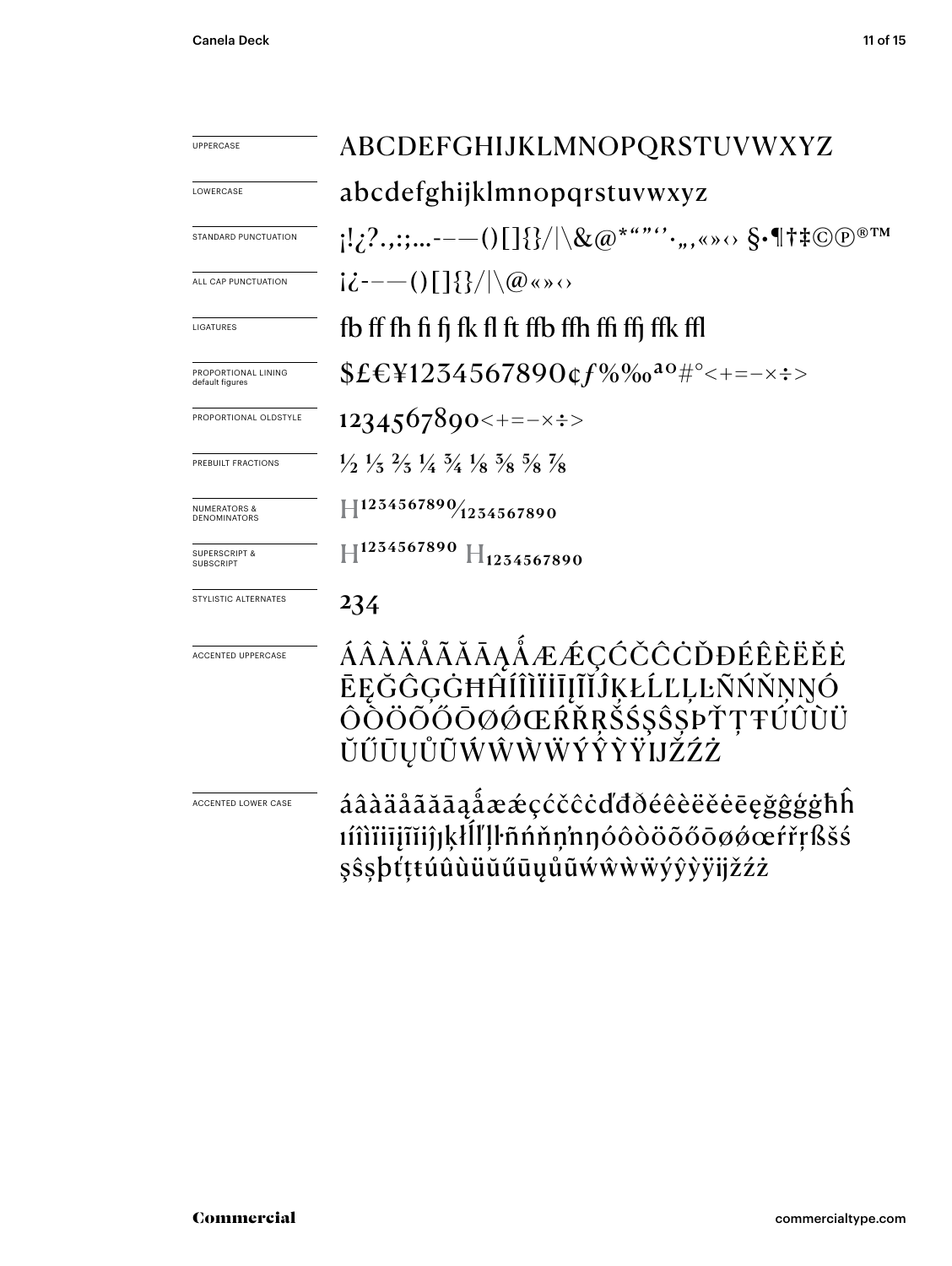| UPPERCASE                                      | <i><b>ABCDEFGHIJKLMNOPQRSTUVWXYZ</b></i>                                                                                      |  |  |
|------------------------------------------------|-------------------------------------------------------------------------------------------------------------------------------|--|--|
| LOWERCASE                                      | <i>abcdefghijklmnopqrstuvwxyz</i>                                                                                             |  |  |
| STANDARD PUNCTUATION                           | $\{1/2^2\ldots : \ldots :--() \int \} \{\}/\backslash \mathfrak{S} @>*``"``\ldots, \ldots \diamond \mathfrak{S} \cdot \P \$   |  |  |
| ALL CAP PUNCTUATION                            | $i\dot{z}$ ---()[]{}/ \@«» $\circ$                                                                                            |  |  |
| LIGATURES                                      | fb ff fh fi fi fk fl ft ffb ffh ffi ffi ffk ffl                                                                               |  |  |
| PROPORTIONAL LINING<br>default figures         | $$EEY1254567890$ cf%‰ <sup>ao</sup> #°<+=-×÷>                                                                                 |  |  |
| PROPORTIONAL OLDSTYLE                          | $1234567890 \leftarrow \leftarrow \leftarrow \leftarrow \leftarrow \leftarrow \leftarrow$                                     |  |  |
| PREBUILT FRACTIONS                             | $\frac{1}{2}$ $\frac{1}{3}$ $\frac{2}{3}$ $\frac{1}{4}$ $\frac{3}{4}$ $\frac{1}{8}$ $\frac{3}{8}$ $\frac{5}{8}$ $\frac{7}{8}$ |  |  |
| <b>NUMERATORS &amp;</b><br><b>DENOMINATORS</b> | $H^{1234567890}/_{1234567890}$                                                                                                |  |  |
| <b>SUPERSCRIPT &amp;</b><br><b>SUBSCRIPT</b>   | $H^{1234567890}$ $H_{1234567890}$                                                                                             |  |  |
| STYLISTIC ALTERNATES                           | fkvwxyz 234 $\&$ fb ff fh fi fj fk fk fl ft ffb ffh ffi ffj ffk ffk ffl fft<br>ķßŵŵŵŵÿŷŷżżžź                                  |  |  |
| <b>ACCENTED UPPERCASE</b>                      | ÁÂÀÄÅÃĂĀĀĄÅÆÆÇĆČĈÒĐÉÊÈËĔĔĒĘĞĜĢ<br>ĠĦĤĺÎÌĬĬĨĮĨĬĴĶŁĹĽĻĿÑŃŇŅŊÓÔÒÖÕŐŌØØ<br>ŒŔŘŖŠŚŞŜŞÞŤŢŦŰÛÙŬŬŰŨŲŮŨŴŴŴŴŶŶ<br>ŶŸIJŽŹŻ               |  |  |
| ACCENTED LOWER CASE                            | áâàäåãããąåææçćčĉcďđðéêèëěēęğĝģġħĥıíîìïi<br>ījĩiiĵjķłĺľļŀñńňṇ'nŋóôòöõőōøǿœŕřṛßšśşŝşþťṭtú                                       |  |  |

 $\hat{u} \hat{u} \ddot{u} \ddot{u} \tilde{u} \ddot{u} \tilde{u} \tilde{u} \hat{w} \hat{w} \hat{w} \ddot{y} \hat{y} \dot{y} \ddot{y} \ddot{y} \ddot{z} \dot{z} \dot{z}$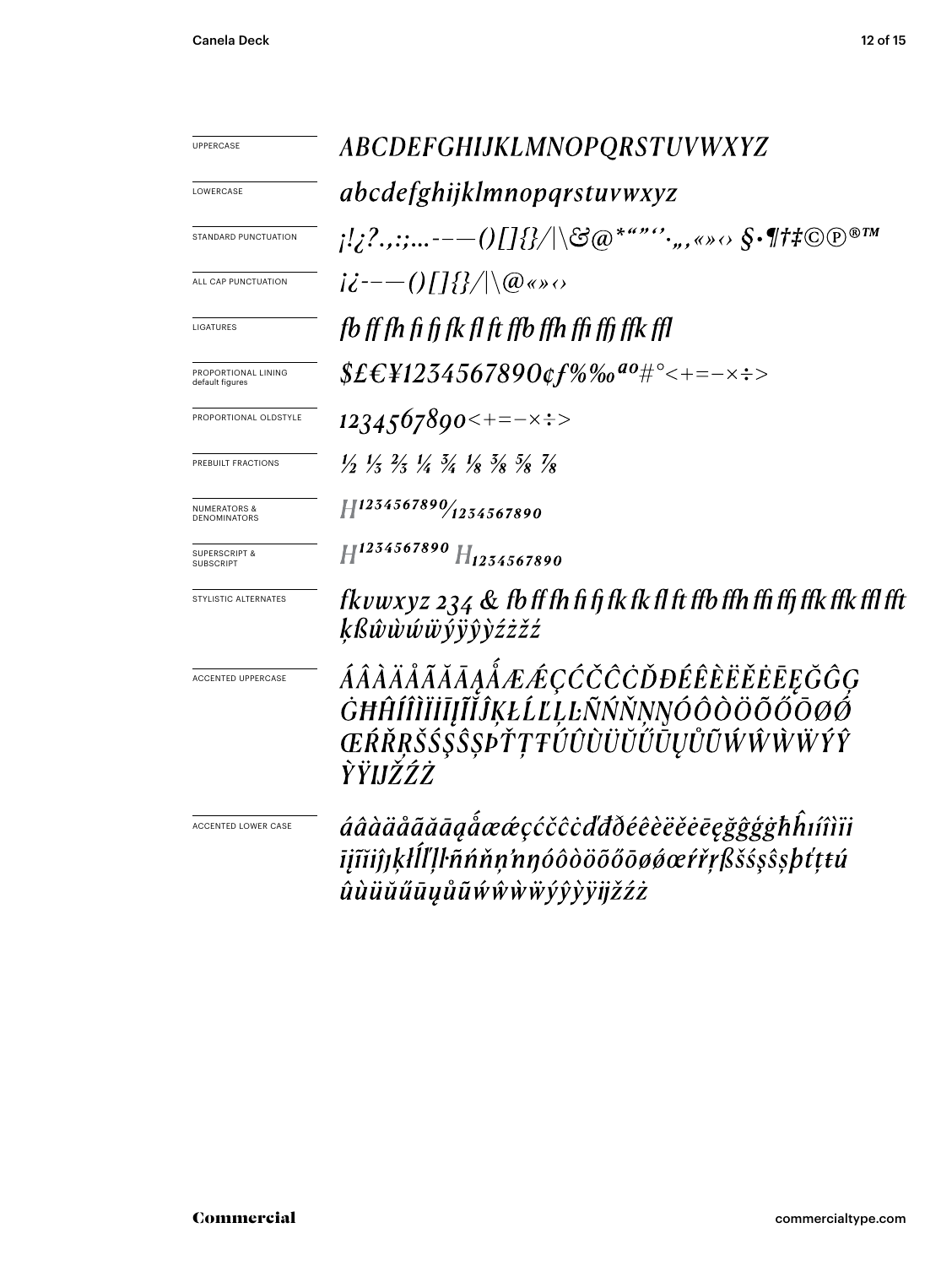| <b>OPENTYPE FEATURES</b><br><b>FAMILY WIDE</b>               | <b>DEACTIVATED</b>                                           | <b>ACTIVATED</b>                                             |
|--------------------------------------------------------------|--------------------------------------------------------------|--------------------------------------------------------------|
| <b>ALL CAPS</b><br>opens up spacing, moves<br>punctuation up | [New] Work $\omega$ £175.46                                  | [NEW] WORK @ £175.46                                         |
| PROPORTIONAL LINING<br>default figures                       | Updated: £1,825 €1,030<br>Original: ¥7,132 \$1,275           | Updated: £1,825 €1,030<br>Original: ¥7,132 \$1,275           |
| PROPORTIONAL OLDSTYLE                                        | Updated: £1,825 $\epsilon$ 1,030<br>Original: ¥7,132 \$1,275 | Updated: £1,825 $\epsilon$ 1,030<br>Original: ¥7,132 \$1,275 |
| <b>FRACTIONS</b><br>ignores numeric date format              | $21/03/10$ and 21/1846/92                                    | $21/03/10$ and $2\frac{1}{18}$ 4%                            |
| SUPERSCRIPT/SUPERIOR                                         | $x158 + y25 \times z18 - a4260$                              | $x^{158} + y^{25} \times z^{18} - a^{4260}$                  |
| SUBSCRIPT/INFERIOR                                           | $x158 \div y23 \times z18 - a4260$                           | $X_{158} \div Y_{25} \times Z_{18} - \lambda_{4260}$         |
| DENOMINATOR<br>for making arbitrary fractions                | 0123456789 0123456789                                        | 0123456789 0123456789                                        |
| NUMERATOR<br>for making arbitrary fractions                  | 0123456789 0123456789                                        | 0123456789 0123456789                                        |
| <b>LANGUAGE FEATURE</b><br>Polski (Polish) kreska accent     | ŚLADY Źródła możliwość                                       | ŚLADY Źródła możliwość                                       |
| LANGUAGE FEATURE<br>Română (Romanian) s accent               | INSUSI mayaşă conștiința                                     | INSUSI mayaşă conștiința                                     |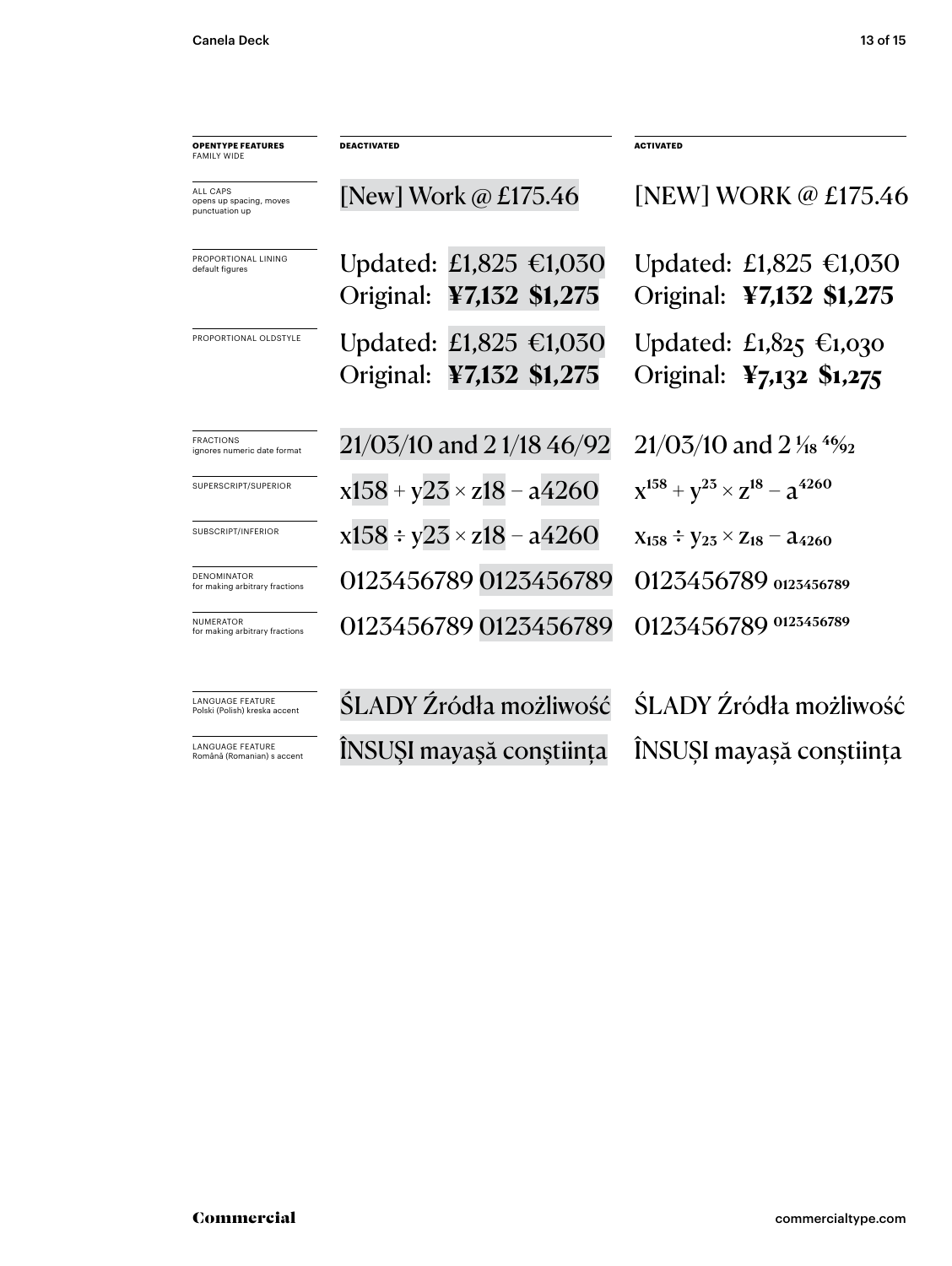**OPENTYPE FEATURES** ROMAN

STYLISTIC SET 07 alternate oldstyle 2 3 4

**DEACTIVATED ACTIVATED**

### **DEACTIVATED ACTIVATED**

STYLISTIC SET 01 alternate v w

**OPENTYPE FEATURES** ITALIC

STYLISTIC SET 02 alternate y

STYLISTIC SET 03 alternate k

STYLISTIC SET 04 alternate >

STYLISTIC SET 05 alternate z

STYLISTIC SET 06 alternate f ß

STYLISTIC SET 07 alternate oldstyle 2 3 4

STYLISTIC SET 08 alternate &

*New voice for the weekend New voice for the weekend The 1971 Texas Grand Prix The 1971 Texas Grand Prix Switzerland's frozen zones Switzerland's frozen zones Before an offhanded effort Before an offhanded effort Election results for 2003 –4 Election results for 2003 –4 Proportions & Colorations Proportions & Colorations His fully mysterious reality His fully mysterious reality Work rankings in Dakotas Work rankings in Dakotas*

A purchase of  $E_4$ 92,483 A purchase of  $E_4$ 92,483